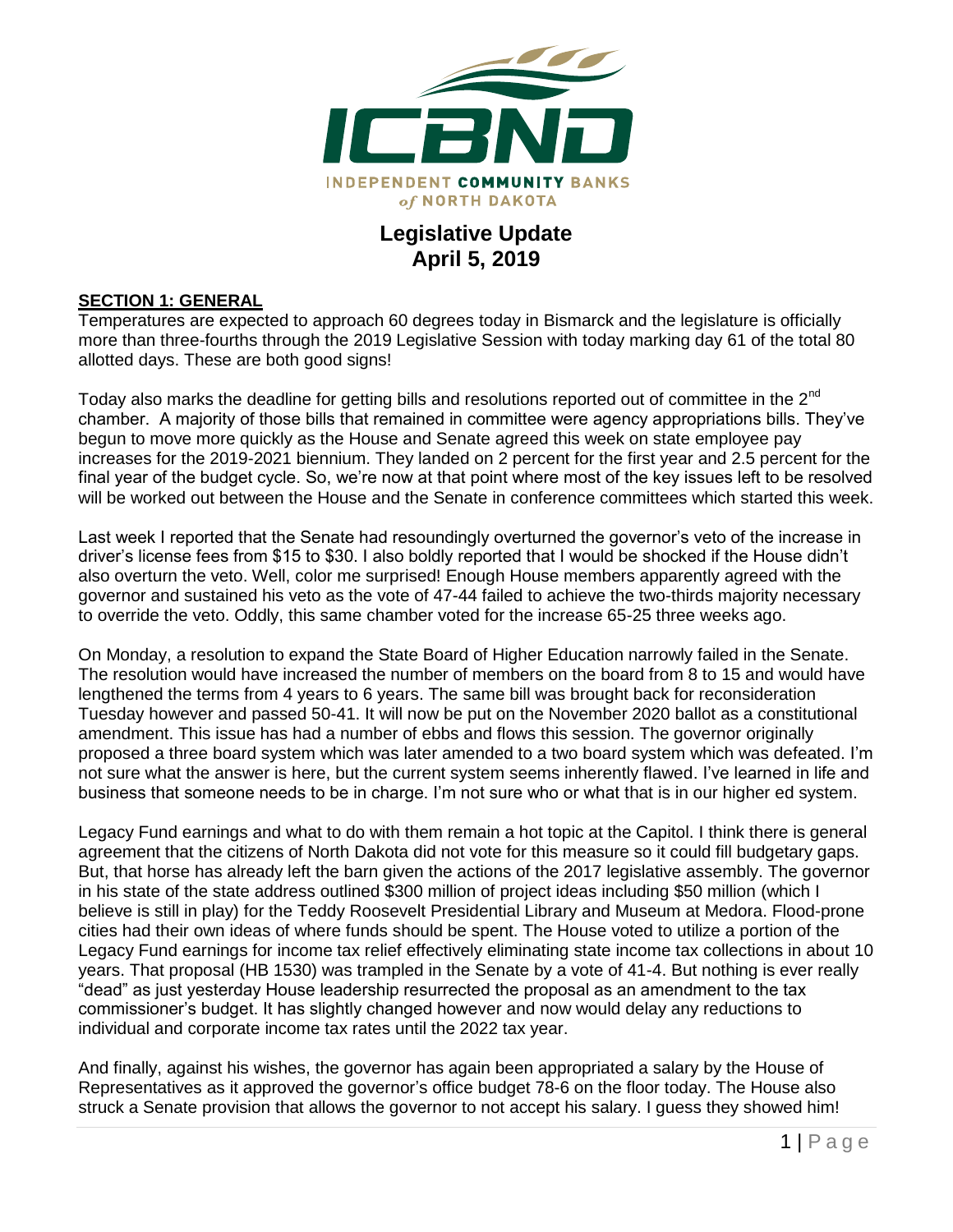### **SECTION 2: BILL UPDATES FROM ICBND "PRIORITY" TRACKING LIST**

**SB 2179** – is the financial exploitation bill brought forth by Senator Judy Lee on behalf of the Attorney General's Consumer Protection Division. ICBND testified in support of the ultimate amended bill as it doesn't mandate reporting and provides immunity for bank employees and officers. It also provides a bit of a process roadmap which many members thought would be helpful. The full Senate concurred and it passed 47-0 on the floor and is now off to the governor's desk.

**SB 2271** – is the ND Housing Finance Agency's Housing Incentive Fund bill. The original ask was \$40 million from the General Fund. That was amended down to \$10 million in Senate Appropriations. After passing the full Senate, it was amended back to \$40 million in the House IBL Committee. ICBND strongly supports this bill but ultimately we knew the heaviest lift would be in the House Appropriations. Not surprisingly, the committee gave the bill a 16-1 "do not pass" and it met its ultimate demise on the House floor Tuesday by a vote of 17-74. It's certainly possible that this issue becomes a bargaining chip and ends up somewhere in a budget bill before the end of this session.

**HB 1008** – is the budget bill for the Department of Financial Institutions. It was amended upwards in the Senate by \$300,000 from the House version restoring the agency back to the 2015-2017 baseline budget. ICBND supported these amendments and the amended bill was approved on the Senate floor today by a vote of 46-0. It will now be sent back to the House for concurrence and likely ends up in conference committee.

**HB 1067** – relates to municipal bid requirements and is on its way to conference committee. Currently, a municipality may not issue bonds in an amount exceeding \$100,000 without first advertising for bids. This nominal amount in code goes back to the 1970's. HB 1067, as introduced in the House, would have increased that nominal amount to \$1 million. The House Political Subdivisions Committee amended the bill to \$750,000 which passed the House on an 85-4 vote. In the Senate, the bill was amended back to the original \$1 million and passed on a vote of 45-0. The House did not concur with the Senate's changes however and to conference committee it goes. This is a good bill for community banks and we will continue to monitor.

**HB 1106** – is the insurance department's bill to create an invisible reinsurance pool to prop up the individual health insurance market and the 20,000 North Dakotans who rely on it. As amended, we support the bill as it exempts multi-employer welfare arrangements such as ND Banks Benefit Trust from the assessment. The bill was amended in the Senate and passed on a 46-1 vote Thursday. It now heads back to the House for concurrence.

**HB 1171** – is also headed to conference committee as House and Senate members disagree on the structure and funding amount for a skilled workforce scholarship program. The House is at \$5 million under a loan forgiveness structure and the Senate is at \$10 million as a scholarship program.

**HB 1388** – would extend corporate family farm ownership structure to second cousins. Opponents of the bill, particularly the Farmers Union, generally oppose any expansion of corporate farming rules in North Dakota. The bill previously passed the House 62-30 and today passed on the Senate floor by a vote of 35-11 along party lines. It's now off to Governor Burgum.

| Date and<br>Time     | <b>Bill</b><br><b>Number</b> | <b>Short Title</b>                                                                                                                                                                                                                                                                                                                                                                                                    | <b>Committee</b> |
|----------------------|------------------------------|-----------------------------------------------------------------------------------------------------------------------------------------------------------------------------------------------------------------------------------------------------------------------------------------------------------------------------------------------------------------------------------------------------------------------|------------------|
| 04/09/2019<br> 04:00 | HB 1521                      | Relating to reporting campaign contributions and expenditures, restrictions on<br>public officials and lobbyists, investigations of ethics violations, and implementing<br>requirements of article XIV of the Constitution of North Dakota relating to<br>rulemaking procedures, disqualification of agency heads in quasi-judicial<br>proceedings, implementing article XIV of the Constitution of North Dakota, and | <b>Ethics</b>    |

#### **SECTION 3: BILL HEARINGS NEXT WEEK**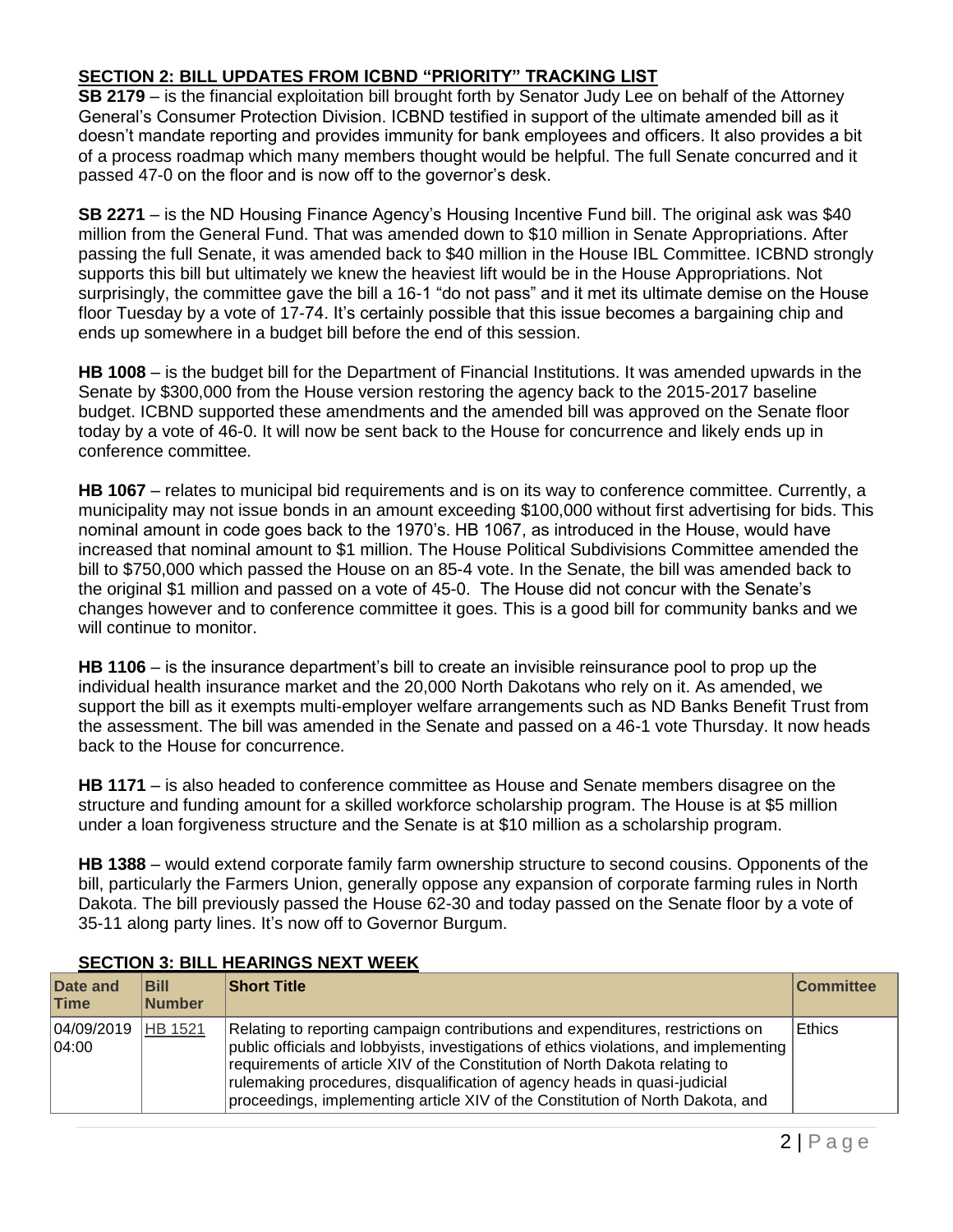|                     |                | requirements for the North Dakota ethics commission; to provide for a penalty; to<br>provide an appropriation; to provide an effective date; to provide an expiration<br>date; and to declare an emergency.                                                                                                                                                                                                                                                                                                                                                                                                                          |               |
|---------------------|----------------|--------------------------------------------------------------------------------------------------------------------------------------------------------------------------------------------------------------------------------------------------------------------------------------------------------------------------------------------------------------------------------------------------------------------------------------------------------------------------------------------------------------------------------------------------------------------------------------------------------------------------------------|---------------|
| 04/10/2019<br>02:30 | <b>SB 2148</b> | Relating to disclosures of expenditures, restrictions on public officials and<br>lobbyists, investigations of ethics violations, and implementing requirements of<br>article XIV of the Constitution of North Dakota relating to the prohibition on<br>personal use of campaign contributions and the rulemaking procedures and<br>requirements for the North Dakota ethics commission; to provide a penalty; and<br>to provide an appropriation.                                                                                                                                                                                    | <b>Ethics</b> |
| 04/11/2019<br>04:00 | HB 1521        | Relating to reporting campaign contributions and expenditures, restrictions on<br>public officials and lobbyists, investigations of ethics violations, and implementing<br>requirements of article XIV of the Constitution of North Dakota relating to<br>rulemaking procedures, disqualification of agency heads in quasi-judicial<br>proceedings, implementing article XIV of the Constitution of North Dakota, and<br>requirements for the North Dakota ethics commission; to provide for a penalty; to<br>provide an appropriation; to provide an effective date; to provide an expiration<br>date; and to declare an emergency. | <b>Ethics</b> |

Legislator contact information can be found at<http://www.legis.nd.gov/contact-my-legislators> and you can check on any legislative activities through the Legislative Council's web page at [www.legis.nd.gov.](http://www.legis.nd.gov/)

Thank you for your participation in the legislative process. Please call, email or text me with any questions or concerns. If you'd like to be taken off this distribution list or if there are others in your organization that should be on the distribution list for the legislative updates, please let me know.

Sincerely,

Bang D. Haugen

*Barry D. Haugen [barryh@icbnd.com](mailto:barryh@icbnd.com) cell: 701.955.4308 office: 701.258.7121*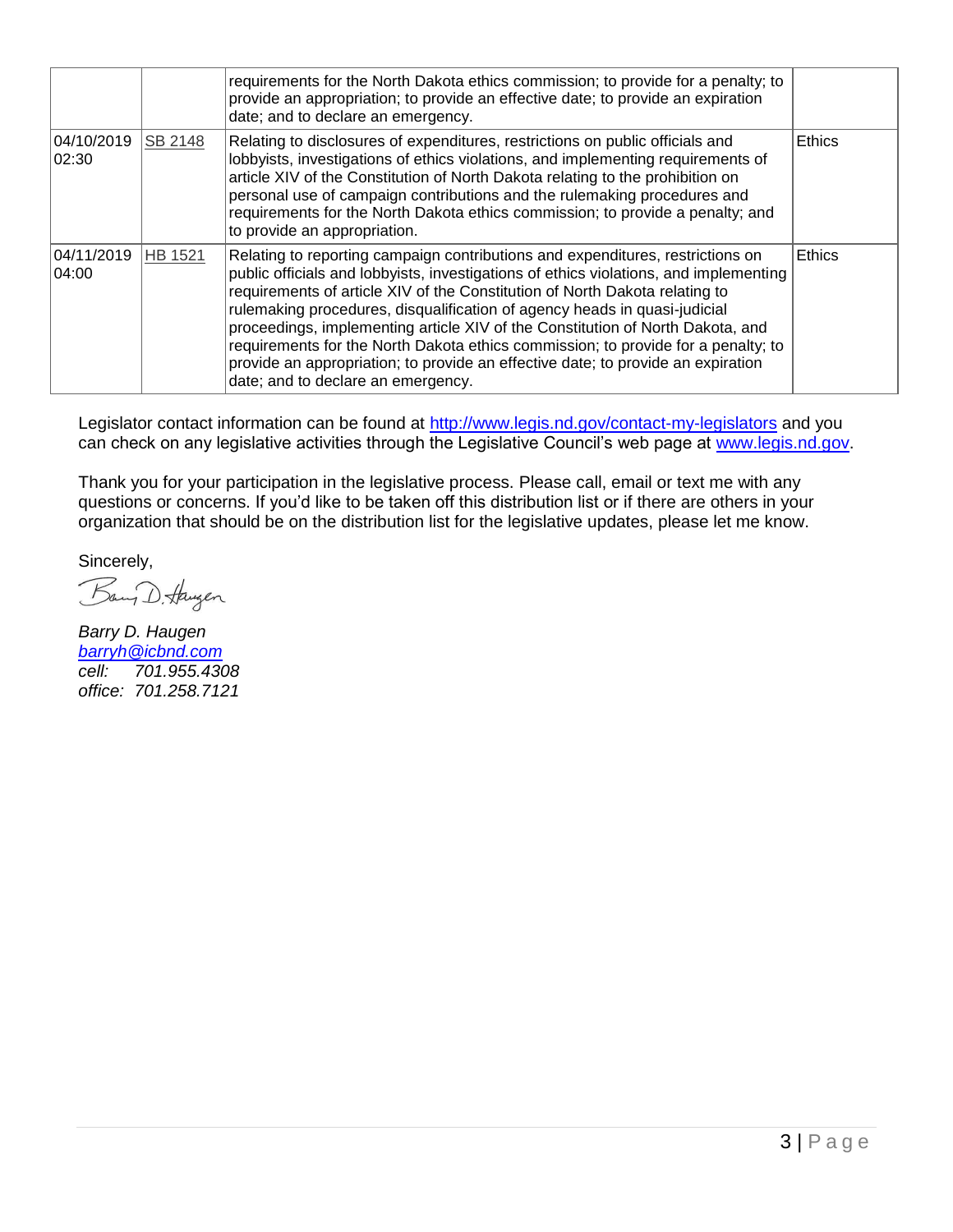

# **ICBND BILL TRACKING LIST**

| <b>Bill</b>    | <b>Status</b>                                                                                                                                                                     | <b>Title</b>                                                                                                                                                                                                                                                                                                                                                                                                                                                                                                                                                       |
|----------------|-----------------------------------------------------------------------------------------------------------------------------------------------------------------------------------|--------------------------------------------------------------------------------------------------------------------------------------------------------------------------------------------------------------------------------------------------------------------------------------------------------------------------------------------------------------------------------------------------------------------------------------------------------------------------------------------------------------------------------------------------------------------|
| <b>HB 1008</b> | House: PASSED<br>Senate: PASSED<br>03/01 S Committee Hearing - 11:00 AM<br>04/04 S Reported back amended, do pass,<br>amendment placed on calendar 14 0 0                         | A BILL for an Act to provide an appropriation for defraying<br>the expenses of the department of financial institutions; and<br>to provide for a report.                                                                                                                                                                                                                                                                                                                                                                                                           |
| HB 1018        | House: PASSED<br>Senate: INTRODUCED<br>03/13 S Committee Hearing - 02:30 PM<br>03/21 S Committee Hearing - 08:30 AM                                                               | A BILL for an Act to provide an appropriation for defraying<br>the expenses of the department of commerce; to provide<br>exemptions; to provide for a legislative management study of<br>the unmanned aircraft systems industry; to provide for a<br>transfer; to provide for a report; and to declare an<br>emergency.                                                                                                                                                                                                                                            |
| HB 1035        | House: PASSED<br>Senate: PASSED<br><b>Governor: SIGNED</b><br>04/01 H Signed by Governor 03/28<br>04/02 Filed with Secretary Of State 03/29                                       | Relating to initiated measures and election ballots.                                                                                                                                                                                                                                                                                                                                                                                                                                                                                                               |
| HB 1043        | House: DEFEATED<br>01/09 H Reported back, do not pass, placed on<br>calendar 14 0 0<br>01/11 H Second reading, failed to pass, yeas 0<br>nays 88                                  | Relating to the exemption of an open blockchain token from<br>specified securities transactions and dealings relating to the<br>definitions of an open blockchain token and virtual currency<br>and excluding an open blockchain token and virtual currency<br>from specified money transmission requirements.                                                                                                                                                                                                                                                     |
| HB 1045        | House: CONF. COMM<br>Senate: CONF. COMM<br>04/02 H Conference committee appointed<br>Laning Lefor M. Nelson<br>04/04 S Conference committee appointed<br>Burckhard Vedaa Piepkorn | Relating to electronic transaction definitions, blockchain<br>technology and smart contracts, and number of<br>shareholders; relating to electronic transactions, filing of an<br>annual report by corporations engaged in farming or<br>ranching, Business Corporation Act definitions, knowledge<br>and notice, share certificates, corporate voting list and voting<br>trusts, acceptance of shareholder act by the corporation,<br>corporate records, corporate dissolution procedure, and the<br>filing of an annual report by a publicly traded corporation. |
| <b>HB 1048</b> | House: PASSED<br>Senate: PASSED<br><b>Governor: SIGNED</b><br>03/21 H Signed by Governor 03/20<br>03/22 Filed with Secretary Of State 03/21                                       | Relating to the use of distributed ledger technologies and a<br>pilot program.                                                                                                                                                                                                                                                                                                                                                                                                                                                                                     |
| <b>HB 1055</b> | House: PASSED<br>Senate: PASSED<br><b>Governor: SIGNED</b><br>03/22 H Signed by Governor 03/21<br>03/25 Filed with Secretary Of State 03/22                                       | Relating to motor vehicle body damage disclosure.                                                                                                                                                                                                                                                                                                                                                                                                                                                                                                                  |
| HB 1066        | House: PASSED<br>Senate: PASSED<br><b>Governor: SIGNED</b><br>03/21 H Signed by Governor 03/20                                                                                    | Relating to infrastructure funds; relating to oil and gas tax<br>revenue allocations; to provide a continuing appropriation; to<br>provide for a report; and to provide an effective date.                                                                                                                                                                                                                                                                                                                                                                         |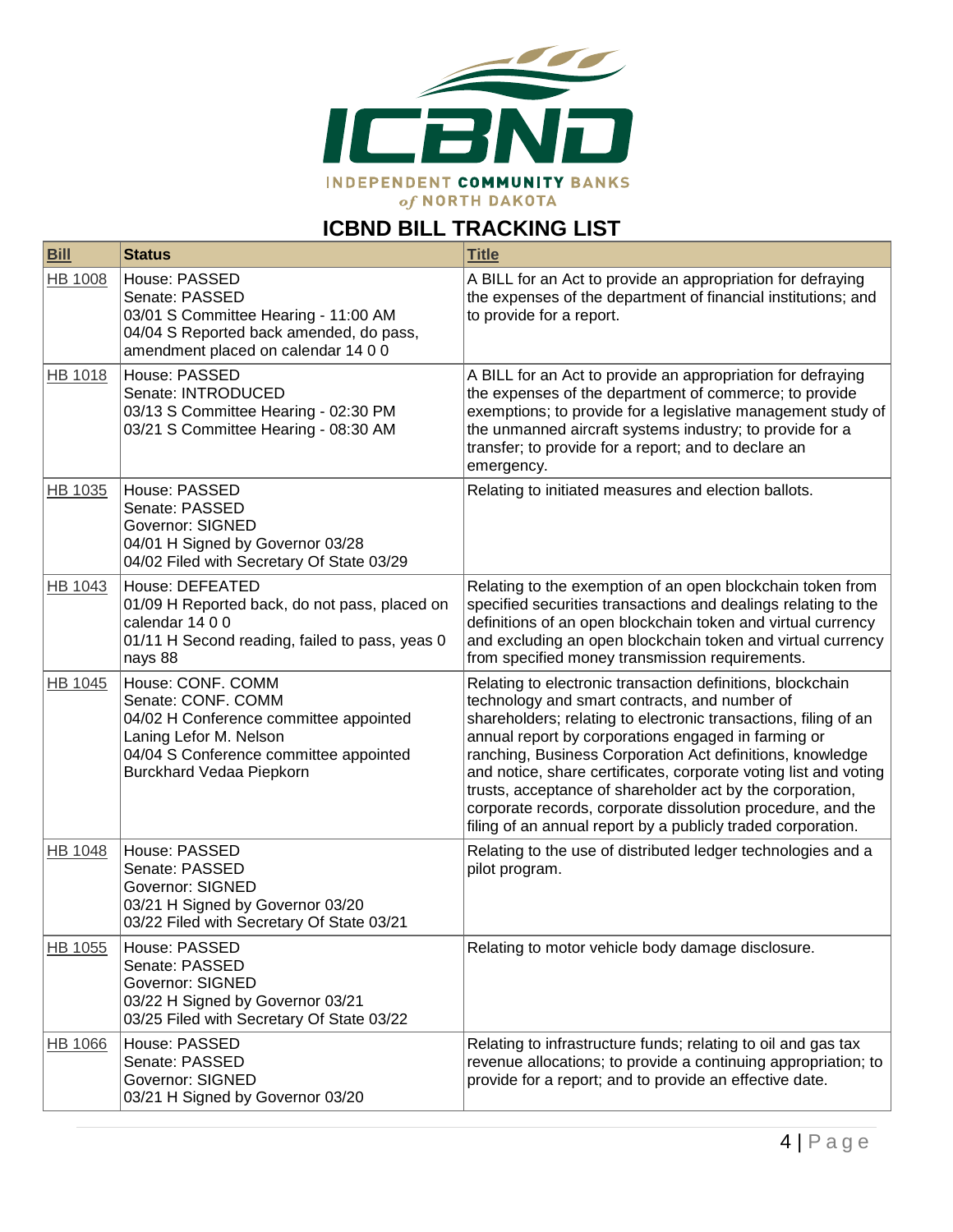|                | 03/22 Filed with Secretary Of State 03/20                                                                                                                          |                                                                                                                                                                                                                                                                                                                                                                                                  |
|----------------|--------------------------------------------------------------------------------------------------------------------------------------------------------------------|--------------------------------------------------------------------------------------------------------------------------------------------------------------------------------------------------------------------------------------------------------------------------------------------------------------------------------------------------------------------------------------------------|
| HB 1067        | House: CONF. COMM<br>Senate: PASSED<br>04/03 H Refused to concur<br>04/03 H Conference committee appointed<br>Longmuir Strinden Adams                              | Relating to municipal bid requirements and certificates of<br>indebtedness.                                                                                                                                                                                                                                                                                                                      |
| HB 1097        | House: PASSED<br>Senate: PASSED<br><b>Governor: SIGNED</b><br>03/27 H Signed by Governor 03/25<br>03/28 Filed with Secretary Of State 03/25                        | Relating to Sunday closing laws and retail agreements; to<br>repeal sections 12.1-30-01, 12.1-30-02, and 12.1-30-03 of<br>the North Dakota Century Code, relating to Sunday closing<br>laws; and to provide a penalty.                                                                                                                                                                           |
| <b>HB 1106</b> | House: INTRODUCED<br>Senate: PASSED<br>04/04 S Emergency clause carried<br>04/04 H Returned to House (12)                                                          | Relating to the establishment of an invisible reinsurance pool<br>for the individual health insurance market; to amend and<br>reenact subsection 2 of section 26.1-03-17 of the North<br>Dakota Century Code, relating to premium taxes and credits<br>for insurance companies; to provide for a legislative<br>management study; to provide an expiration date; and to<br>declare an emergency. |
| HB 1110        | House: PASSED<br>Senate: PASSED<br><b>Governor: SIGNED</b><br>03/11 H Signed by Governor 03/08<br>03/13 Filed with Secretary Of State 03/08                        | Relating to the adoption of the Revised Uniform Law on<br>Notarial Acts;                                                                                                                                                                                                                                                                                                                         |
| HB 1116        | House: PASSED<br>Senate: PASSED<br><b>Governor: SIGNED</b><br>03/11 H Signed by Governor 03/08<br>03/13 Filed with Secretary Of State 03/08                        | Relating to the North Dakota life and health insurance<br>guaranty association; to repeal section 26.1-38.1-17 of the<br>North Dakota Century Code, relating to application of laws to<br>an insolvent insurer; and to provide for application.                                                                                                                                                  |
| HB 1135        | House: PASSED<br>Senate: PASSED<br>Governor: SIGNED<br>03/22 H Signed by Governor 03/21<br>03/25 Filed with Secretary Of State 03/22                               | Relating to parking spaces for the mobility impaired; and to<br>provide a penalty.                                                                                                                                                                                                                                                                                                               |
| HB 1165        | House: PASSED<br>Senate: DEFEATED<br>03/26 S Reported back, do not pass, placed on<br>calendar 4 1 1<br>03/27 S Second reading, failed to pass, yeas 17<br>nays 30 | Relating to nonconforming structures.                                                                                                                                                                                                                                                                                                                                                            |
| <b>HB 1171</b> | House: CONF. COMM<br>Senate: PASSED<br>04/03 H Refused to concur<br>04/03 H Conference committee appointed Bosch<br>D. Ruby P. Anderson                            | Relating to the development and implementation of a skilled<br>workforce scholarship program; to provide a continuing<br>appropriation; and to provide for a transfer.                                                                                                                                                                                                                           |
| HB 1181        | House: PASSED<br>Senate: PASSED<br><b>Governor: SIGNED</b><br>03/21 H Signed by Governor 03/20<br>03/22 Filed with Secretary Of State 03/21                        | Relating to the regulation of guaranteed asset protection<br>waivers; to provide a penalty; and to provide for application.                                                                                                                                                                                                                                                                      |
| HB 1193        | House: PASSED<br>Senate: PASSED<br><b>Governor: SIGNED</b><br>03/27 H Signed by Governor 03/26<br>03/28 Filed with Secretary Of State 03/27                        | Relating to a living wage mandate prohibition for political<br>subdivisions; and to provide for application.                                                                                                                                                                                                                                                                                     |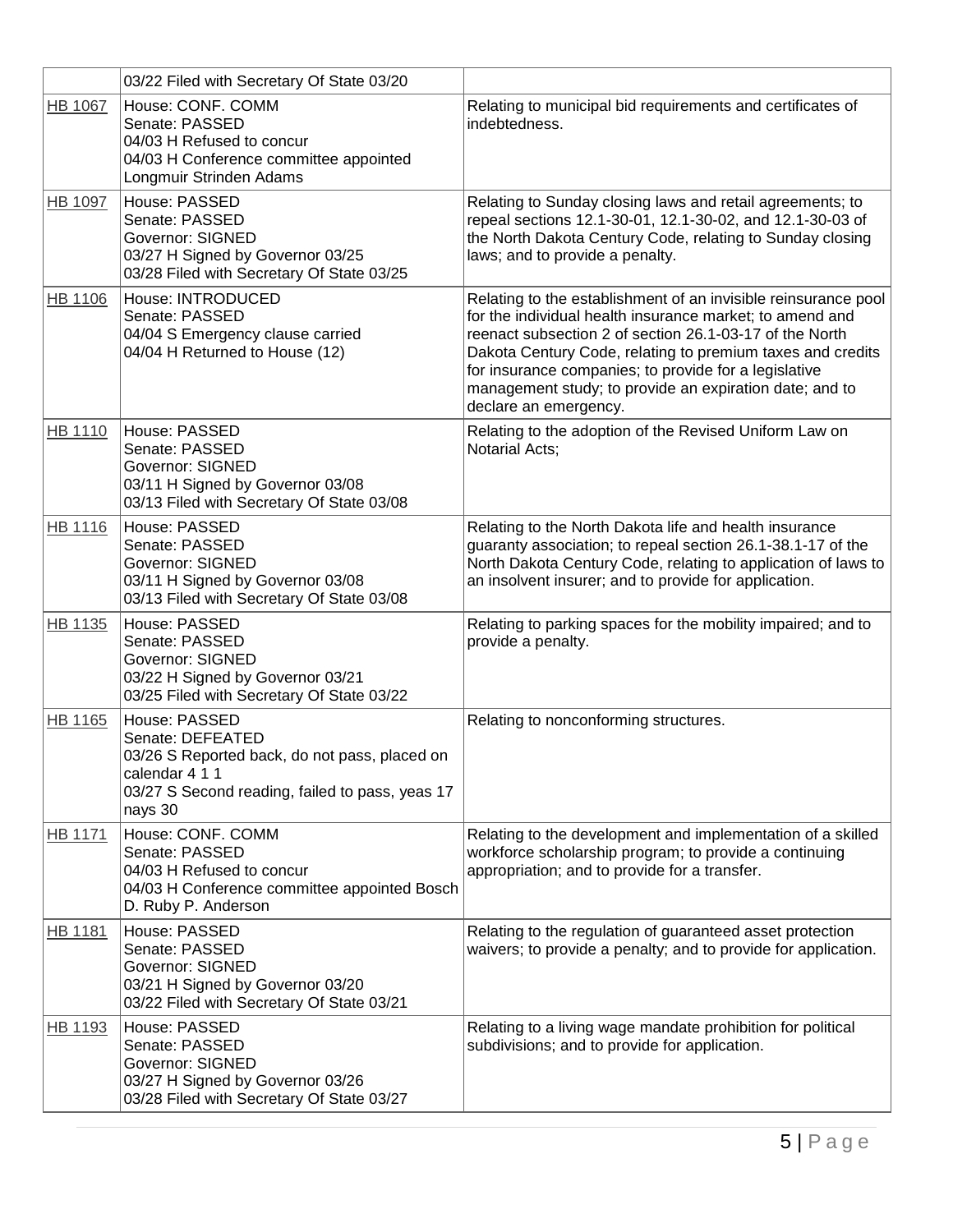| HB 1195        | House: PASSED<br>Senate: PASSED<br>04/02 H Second reading, passed, yeas 90 nays<br>0<br>04/03 S Signed by President                                                | Relating to customer contract clauses and the use of certain<br>marketing practices involving automatic renewal; to provide<br>a penalty; and to provide for application.                                                                                                                                                                                                                                                                                                                                  |
|----------------|--------------------------------------------------------------------------------------------------------------------------------------------------------------------|------------------------------------------------------------------------------------------------------------------------------------------------------------------------------------------------------------------------------------------------------------------------------------------------------------------------------------------------------------------------------------------------------------------------------------------------------------------------------------------------------------|
| <b>HB 1217</b> | House: DEFEATED<br>01/28 H Reported back, do not pass, placed on<br>calendar 10 4 0<br>01/31 H Second reading, failed to pass, yeas 24<br>nays 67                  | Relating to competition between the government and private<br>industry and to require a report to the legislative<br>management.                                                                                                                                                                                                                                                                                                                                                                           |
| HB 1218        | House: DEFEATED<br>01/25 H Reported back, do not pass, placed on<br>calendar 11 0 3<br>01/29 H Second reading, failed to pass, yeas 3<br>nays 90                   | Relating to consumer towing protection, relating to custody<br>of abandoned vehicles, notice to owners of abandoned<br>vehicles, and right to reclaim an abandoned vehicle; to<br>provide a penalty; and to provide an effective date.                                                                                                                                                                                                                                                                     |
| HB 1220        | House: PASSED<br>Senate: PASSED<br><b>Governor: SIGNED</b><br>03/13 H Signed by Governor 03/12<br>03/14 Filed with Secretary Of State 03/13                        | Relating to priority of agricultural supplier liens; and to<br>provide for application.                                                                                                                                                                                                                                                                                                                                                                                                                    |
| HB 1222        | House: DEFEATED<br>02/04 H Reported back, do not pass, placed on<br>calendar 10 3 1<br>02/08 H Second reading, failed to pass, yeas 17<br>nays 71                  | Relating to the elimination of individual and corporate<br>income tax and the imposition of a flat individual and<br>corporate income tax at a rate of one percent; to repeal<br>sections 40-57.1-04, 40-57.1-04.4, 40-63-04, 40-63-06, 40-<br>63-07, 40-63-09, and 40-63-10 and chapters 52-02.1, 57-38,<br>57-38.1, 57-38.3, 57-38.4, 57-38.5, and 57-38.6 of the North<br>Dakota Century Code, relating to the elimination of individual<br>and corporate income tax; and to provide an effective date. |
| HB 1235        | House: DEFEATED<br>02/05 H Reported back, do not pass, placed on<br>calendar 12 2 0<br>02/11 H Second reading, failed to pass, yeas 16<br>nays 77                  | Relating to a corporate income tax credit and an employer<br>deduction for reimbursement of employee child care<br>expenditures; and to provide an effective date.                                                                                                                                                                                                                                                                                                                                         |
| HB 1241        | House: PASSED<br>Senate: DEFEATED<br>03/19 S Reported back, do not pass, placed on<br>calendar 5 1 0<br>03/21 S Second reading, failed to pass, yeas 10<br>nays 36 | Relating to an individual income tax deduction for<br>contributions made to a first-time home buyer savings<br>account; and to provide an effective date.                                                                                                                                                                                                                                                                                                                                                  |
| HB 1243        | House: DEFEATED<br>01/25 H Reported back, do not pass, placed on<br>calendar 10 4 0<br>01/30 H Second reading, failed to pass, yeas 12<br>nays 80                  | Relating to recording of easements.                                                                                                                                                                                                                                                                                                                                                                                                                                                                        |
| <b>HB 1251</b> | House: INTRODUCED<br>Senate: PASSED<br>03/11 S Second reading, passed as amended,<br>yeas 41 nays 4<br>03/12 H Returned to House (12)                              | Relating to property disclosure requirements.                                                                                                                                                                                                                                                                                                                                                                                                                                                              |
| HB 1253        | House: DEFEATED<br>02/14 H Amendment adopted, placed on<br>calendar<br>02/15 H Second reading, failed to pass, yeas 5<br>nays 84                                   | Relating to a criminal conviction and state licensure.                                                                                                                                                                                                                                                                                                                                                                                                                                                     |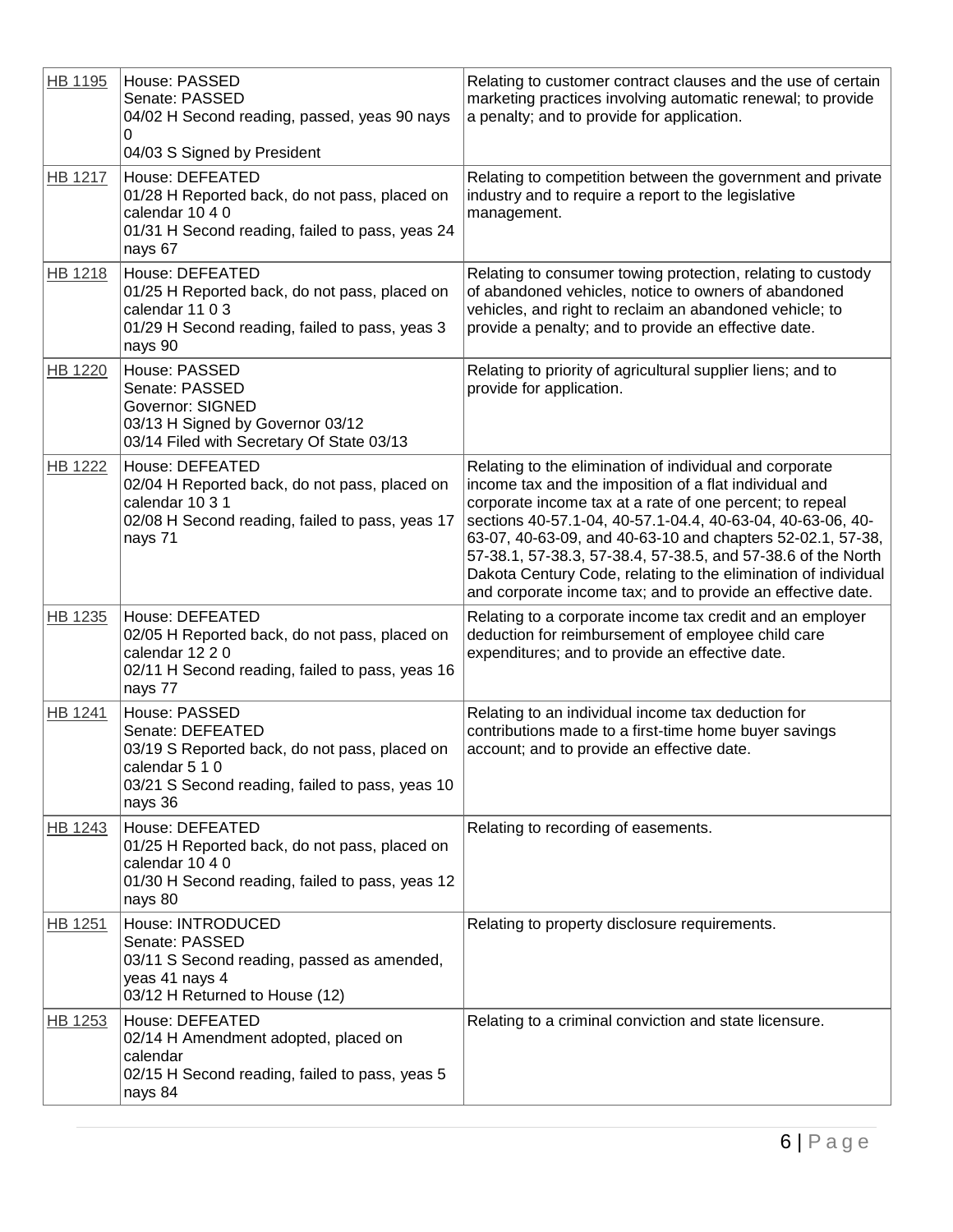| HB 1263        | House: PASSED<br>Senate: PASSED<br><b>Governor: SIGNED</b><br>03/27 H Signed by Governor 03/26<br>03/28 Filed with Secretary Of State 03/27                                               | Relating to right of an owner to reclaim an abandoned<br>vehicle; relating to custody and disposition of abandoned<br>motor vehicles; to provide a penalty; and to declare an<br>emergency.                                                                                                                 |
|----------------|-------------------------------------------------------------------------------------------------------------------------------------------------------------------------------------------|-------------------------------------------------------------------------------------------------------------------------------------------------------------------------------------------------------------------------------------------------------------------------------------------------------------|
| HB 1293        | House: DEFEATED<br>02/08 H Amendment adopted, placed on<br>calendar<br>02/13 H Second reading, failed to pass, yeas 17<br>nays 75                                                         | Relating to retail business leases or agreements relating to<br>employer's discriminatory practices and one day of rest; and<br>to provide a contingent effective date.                                                                                                                                     |
| <b>HB 1317</b> | House: DEFEATED<br>01/25 H Reported back, do not pass, placed on<br>calendar 1301<br>01/29 H Second reading, failed to pass, yeas 19<br>nays 74                                           | Relating to the restriction on the possession of a firearm or<br>dangerous weapon.                                                                                                                                                                                                                          |
| HB 1340        | House: WITHDRAWN<br>01/14 H Request return from committee<br>01/14 H Withdrawn from further consideration                                                                                 | Relating to the period of property tax delinquency before<br>foreclosure of a tax lien; to provide for application; and to<br>provide an effective date.                                                                                                                                                    |
| HB 1371        | House: DEFEATED<br>02/08 H Amendment adopted, placed on<br>calendar<br>02/13 H Second reading, failed to pass, yeas 7<br>nays 83                                                          | Relating to new hire reporting of independent contractors;<br>and to provide an effective date.                                                                                                                                                                                                             |
| HB 1407        | House: CONF. COMM<br>Senate: CONF. COMM<br>04/01 H Conference committee appointed Weisz<br><b>Grueneich Hanson</b><br>04/04 S Conference committee appointed Rust<br><b>Clemens Bakke</b> | Relating to the delivery and issuance of certificates of<br>vehicle title; and to provide a penalty.                                                                                                                                                                                                        |
| HB 1441        | House: DEFEATED<br>02/14 H Laid over one legislative day<br>02/18 H Second reading, failed to pass, yeas 22<br>nays 70                                                                    | Relating to prohibition of discrimination on the basis of<br>sexual orientation.                                                                                                                                                                                                                            |
| <b>HB 1448</b> | House: PASSED<br>Senate: DEFEATED<br>03/20 S Reported back, do not pass, placed on<br>calendar 5 1 0<br>03/21 S Second reading, failed to pass, yeas 9<br>nays 37                         | Relating to exclusion of people from coverage of automobile<br>insurance.                                                                                                                                                                                                                                   |
| HB 1467        | House: INTRODUCED<br>Senate: PASSED<br>03/29 S Second reading, passed as amended,<br>yeas 45 nays 0<br>03/29 H Returned to House (12)                                                     | Relating to the definition of agriculture commissioner;<br>relating to moving the authority over grain, grain buyers,<br>warehousing, deposits, and warehousemen from the public<br>service commission to the agriculture commissioner; to<br>provide a penalty; and to provide a continuing appropriation. |
| HB 1475        | House: PASSED<br>Senate: PASSED<br><b>Governor: SIGNED</b><br>04/01 H Signed by Governor 03/28<br>04/02 Filed with Secretary Of State 03/29                                               | Relating to an income tax exclusion for employee education<br>assistance provided by an employer; and to provide an<br>effective date.                                                                                                                                                                      |
| <b>HB 1481</b> | House: DEFEATED<br>02/12 H Laid over one legislative day<br>02/13 H Second reading, failed to pass, yeas 24<br>nays 68                                                                    | Relating to determination of the true and full valuation of<br>property; and to provide an effective date.                                                                                                                                                                                                  |
| HB 1484        | House: DEFEATED                                                                                                                                                                           | Relating to a health and human services stabilization fund                                                                                                                                                                                                                                                  |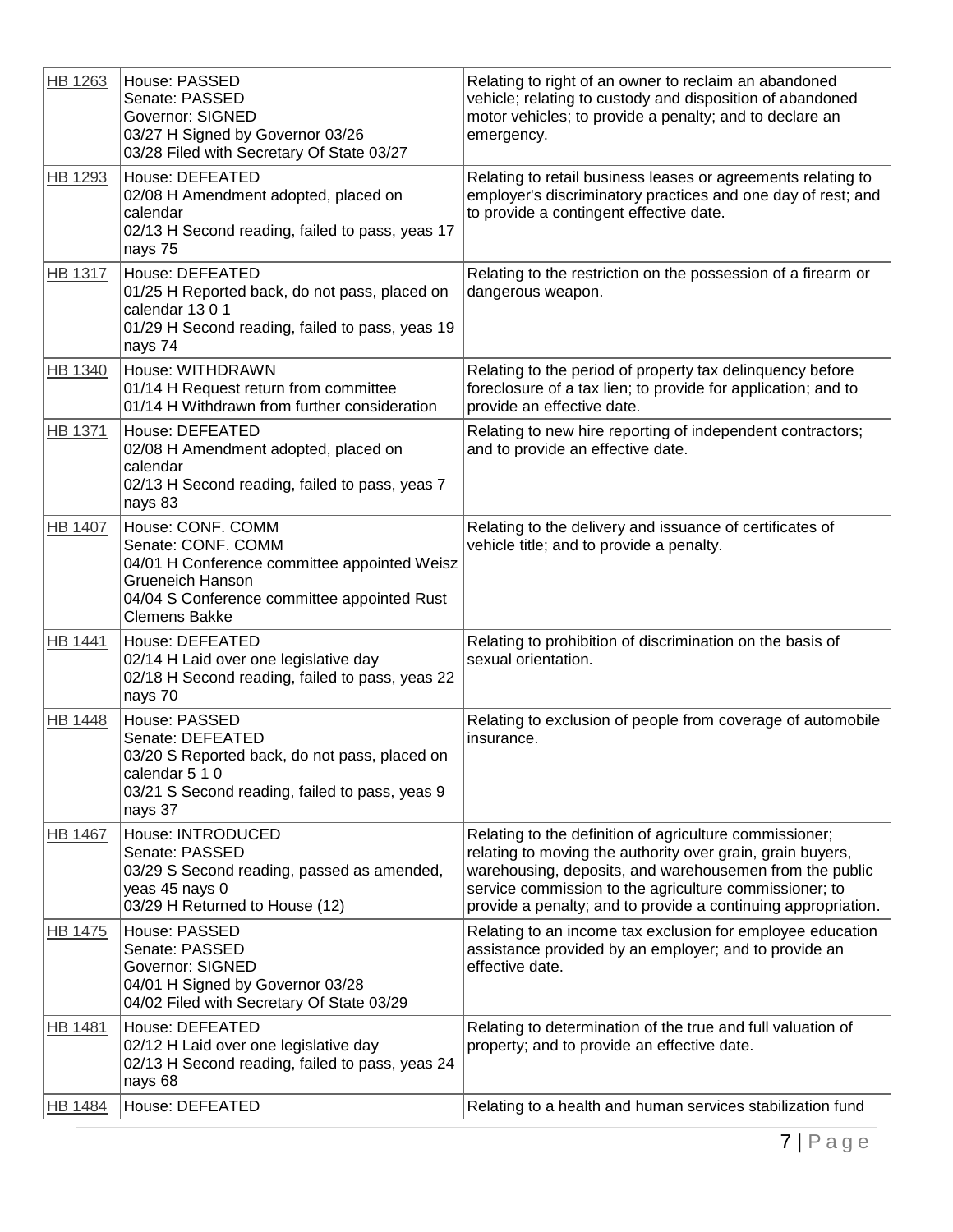|                | 02/06 H Reported back, do not pass, placed on<br>calendar 12 2 0<br>02/11 H Second reading, failed to pass, yeas 15<br>nays 78                                                       | and a paid family medical leave program relating to matching<br>grants for institutions under the control of the state board of<br>higher education; to provide an appropriation; to provide for<br>transfers; to provide statements of legislative intent; and to<br>declare an emergency.                                                                                                                                                                                                                                                                                                                                                    |
|----------------|--------------------------------------------------------------------------------------------------------------------------------------------------------------------------------------|------------------------------------------------------------------------------------------------------------------------------------------------------------------------------------------------------------------------------------------------------------------------------------------------------------------------------------------------------------------------------------------------------------------------------------------------------------------------------------------------------------------------------------------------------------------------------------------------------------------------------------------------|
| HB 1485        | House: PASSED<br>Senate: PASSED<br>Governor: SIGNED<br>04/01 H Signed by Governor 03/28<br>04/02 Filed with Secretary Of State 03/29                                                 | Relating to protection against the disclosure of personal<br>information; and to provide a penalty.                                                                                                                                                                                                                                                                                                                                                                                                                                                                                                                                            |
| HB 1486        | House: DEFEATED<br>02/20 H Second reading, failed to pass, yeas 11<br>nays 81<br>02/20 H Motion to reconsider laid on table                                                          | Relating to designating central standard time as the official<br>standard time for North Dakota.                                                                                                                                                                                                                                                                                                                                                                                                                                                                                                                                               |
| <b>HB 1494</b> | House: DEFEATED<br>02/01 H Amendment adopted, placed on<br>calendar<br>02/06 H Second reading, failed to pass, yeas 6<br>nays 86                                                     | Relating to interest rates set by the Bank of North Dakota.                                                                                                                                                                                                                                                                                                                                                                                                                                                                                                                                                                                    |
| HB 1509        | House: DEFEATED<br>01/30 H Reported back, do not pass, placed on<br>calendar 9 3 2<br>02/05 H Second reading, failed to pass, yeas 17<br>nays 75                                     | Relating to a paid family medical leave program; to provide<br>an appropriation; and to provide for a transfer.                                                                                                                                                                                                                                                                                                                                                                                                                                                                                                                                |
| HB 1513        | House: CONF. COMM<br>Senate: CONF. COMM<br>04/01 H Conference committee appointed<br><b>Grueneich Blum Eidson</b><br>04/03 S Conference committee appointed Unruh<br>Meyer Dotzenrod | Relating to the review of economic development tax<br>incentives; and to amend and reenact subsection 7 of<br>section 57-38-30.3 of the North Dakota Century Code,<br>relating to individual income tax credits that may be claimed<br>by a taxpayer.                                                                                                                                                                                                                                                                                                                                                                                          |
| HB 1521        | House: PASSED<br>Senate: INTRODUCED<br>04/09 S Committee Hearing - 04:00 PM<br>04/11 S Committee Hearing - 04:00 PM                                                                  | Relating to reporting campaign contributions and<br>expenditures, restrictions on public officials and lobbyists,<br>investigations of ethics violations, and implementing<br>requirements of article XIV of the Constitution of North<br>Dakota; relating to rulemaking procedures, disqualification of<br>agency heads in quasi-judicial proceedings, implementing<br>article XIV of the Constitution of North Dakota, and<br>requirements for the North Dakota ethics commission; to<br>provide for a penalty; to provide an appropriation; to provide<br>an effective date; to provide an expiration date; and to<br>declare an emergency. |
| HB 1524        | House: PASSED<br>Senate: DEFEATED<br>03/19 S Reported back, do not pass, placed on<br>calendar 600<br>03/20 S Second reading, failed to pass, yeas 1<br>nays 44                      | Relating to the regulation of data brokers; and to provide a<br>penalty.                                                                                                                                                                                                                                                                                                                                                                                                                                                                                                                                                                       |
| HB 1530        | House: PASSED<br>Senate: DEFEATED<br>03/19 S Reported back, do not pass, placed on<br>calendar 5 1 0<br>03/20 S Second reading, failed to pass, yeas 4<br>nays 41                    | Relating to an income tax rate reduction fund and the<br>transfer of legacy fund earnings; to repeal chapter 57-38 of<br>the North Dakota Century Code, relating to the income tax;<br>to provide a continuing appropriation; to provide an<br>exemption; and to provide an effective date.                                                                                                                                                                                                                                                                                                                                                    |
| SB 2075        | Senate: PASSED<br>House: PASSED                                                                                                                                                      | Relating to appraisal management companies.                                                                                                                                                                                                                                                                                                                                                                                                                                                                                                                                                                                                    |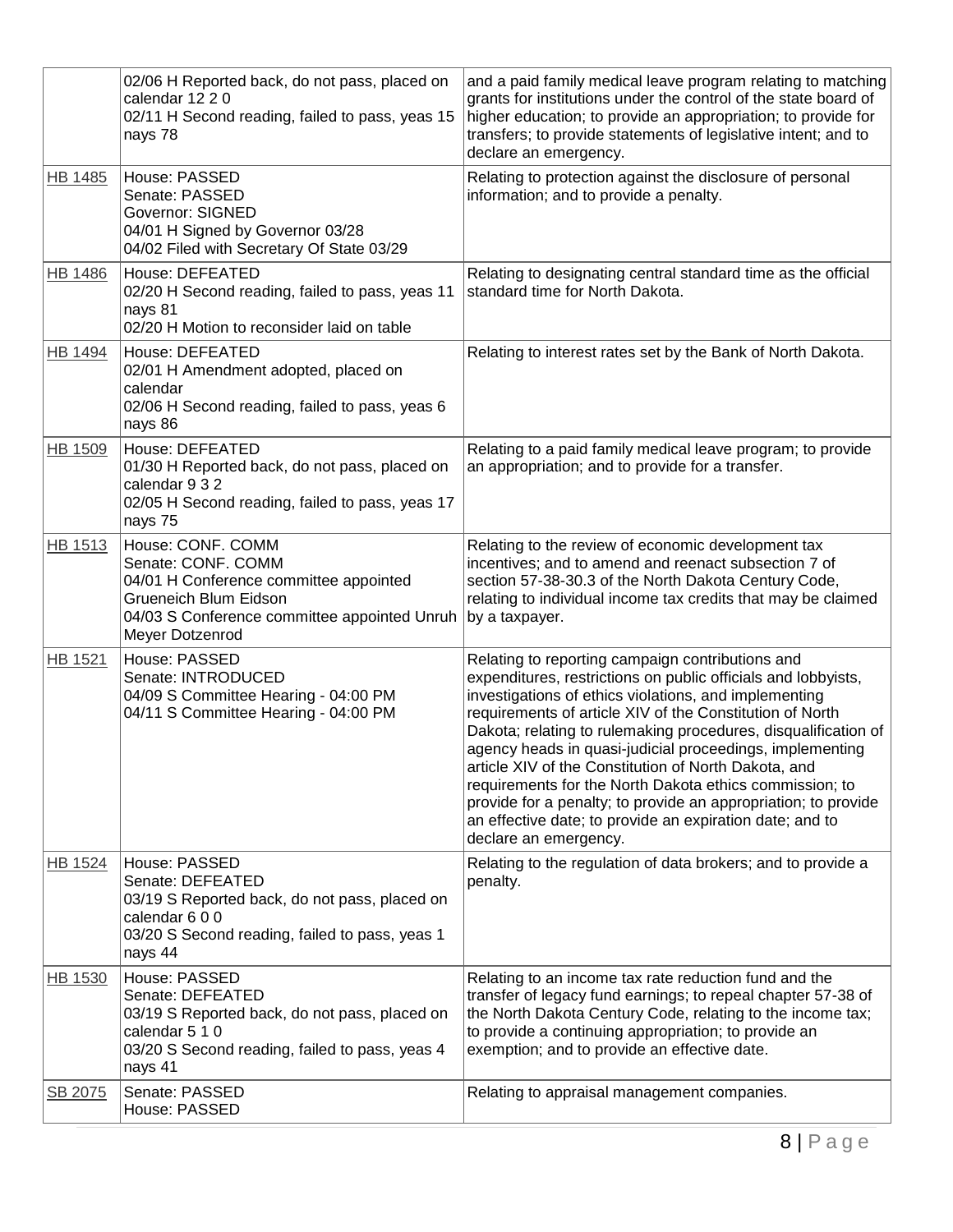|         | Governor: SIGNED<br>03/14 S Signed by Governor 03/14<br>03/18 Filed with Secretary Of State 03/14                                                              |                                                                                                                                                                                                                                                                                                                                                                                                                                                                                                                                                                                                                                                                                                                                                                      |
|---------|----------------------------------------------------------------------------------------------------------------------------------------------------------------|----------------------------------------------------------------------------------------------------------------------------------------------------------------------------------------------------------------------------------------------------------------------------------------------------------------------------------------------------------------------------------------------------------------------------------------------------------------------------------------------------------------------------------------------------------------------------------------------------------------------------------------------------------------------------------------------------------------------------------------------------------------------|
| SB 2093 | Senate: PASSED<br>House: PASSED<br><b>Governor: SIGNED</b><br>03/14 S Signed by Governor 03/14<br>03/18 Filed with Secretary Of State 03/14                    | Relating to the examination of technology service providers,<br>the capital requirement for trust companies, the examination<br>of trust companies, the definition of a financial institution,<br>surety bond requirements for money brokers and collection<br>agencies, notice requirement for deferred presentment<br>service providers, fees for money transmitters, and reporting<br>requirements for debt-settlement providers; and to repeal<br>sections 13-04.1-05.1, 13-05-05.2, 13-08-05.2, and 13-09-<br>10.1 of the North Dakota Century Code, relating to automatic<br>renewal of license in 2009 for money brokers, automatic<br>renewal of license in 2014 for collection agencies, deferred<br>presentment service providers, and money transmitters. |
| SB 2098 | Senate: PASSED<br>House: PASSED<br><b>Governor: SIGNED</b><br>03/14 S Signed by Governor 03/14<br>03/18 Filed with Secretary Of State 03/14                    | Relating to the Bank of North Dakota residential mortgage<br>loan program.                                                                                                                                                                                                                                                                                                                                                                                                                                                                                                                                                                                                                                                                                           |
| SB 2099 | Senate: PASSED<br>House: PASSED<br><b>Governor: SIGNED</b><br>03/22 S Signed by Governor 03/21<br>03/25 Filed with Secretary Of State 03/22                    | Relating to the medical facility infrastructure loan fund; and<br>to declare an emergency.                                                                                                                                                                                                                                                                                                                                                                                                                                                                                                                                                                                                                                                                           |
| SB 2104 | Senate: DEFEATED<br>01/30 S Reported back, do not pass, placed on<br>calendar 600<br>01/31 S Second reading, failed to pass, yeas 3<br>nays 42                 | Relating to the state's share of oil and gas taxes; and to<br>provide an effective date.                                                                                                                                                                                                                                                                                                                                                                                                                                                                                                                                                                                                                                                                             |
| SB 2111 | Senate: PASSED<br>House: DEFEATED<br>02/27 H Reported back, do pass, place on<br>calendar 10 1 3<br>02/28 H Second reading, failed to pass, yeas 32<br>nays 60 | Relating to electronic remittal of funds withheld under an<br>income withholding order and new hire reporting; and to<br>provide for an effective date.                                                                                                                                                                                                                                                                                                                                                                                                                                                                                                                                                                                                              |
| SB 2115 | Senate: PASSED<br>House: PASSED<br>04/04 S Signed by President<br>04/04 S Sent to Governor                                                                     | Relating to child support; to repeal section 14-09-09.37 of<br>the North Dakota Century Code, relating to child support;<br>and to provide a continuing appropriation.                                                                                                                                                                                                                                                                                                                                                                                                                                                                                                                                                                                               |
| SB 2116 | Senate: DEFEATED<br>01/30 S Reported back, do not pass, placed on<br>calendar 7 0 0<br>01/31 S Second reading, failed to pass, yeas 2<br>nays 43               | Relating to the infrastructure revolving loan fund.                                                                                                                                                                                                                                                                                                                                                                                                                                                                                                                                                                                                                                                                                                                  |
| SB 2130 | Senate: PASSED<br>House: PASSED<br><b>Governor: SIGNED</b><br>03/08 S Signed by Governor 03/08<br>03/12 Filed with Secretary Of State 03/08                    | Relating to state agency fees.                                                                                                                                                                                                                                                                                                                                                                                                                                                                                                                                                                                                                                                                                                                                       |
| SB 2148 | Senate: PASSED<br>House: INTRODUCED<br>03/12 H Committee Hearing - 02:15 PM<br>04/10 H Committee Hearing - 02:30 PM                                            | Relating to disclosures of expenditures, restrictions on public<br>officials and lobbyists, investigations of ethics violations, and<br>implementing requirements of article XIV of the Constitution<br>of North Dakota relating to the prohibition on personal use of<br>campaign contributions and the rulemaking procedures and                                                                                                                                                                                                                                                                                                                                                                                                                                   |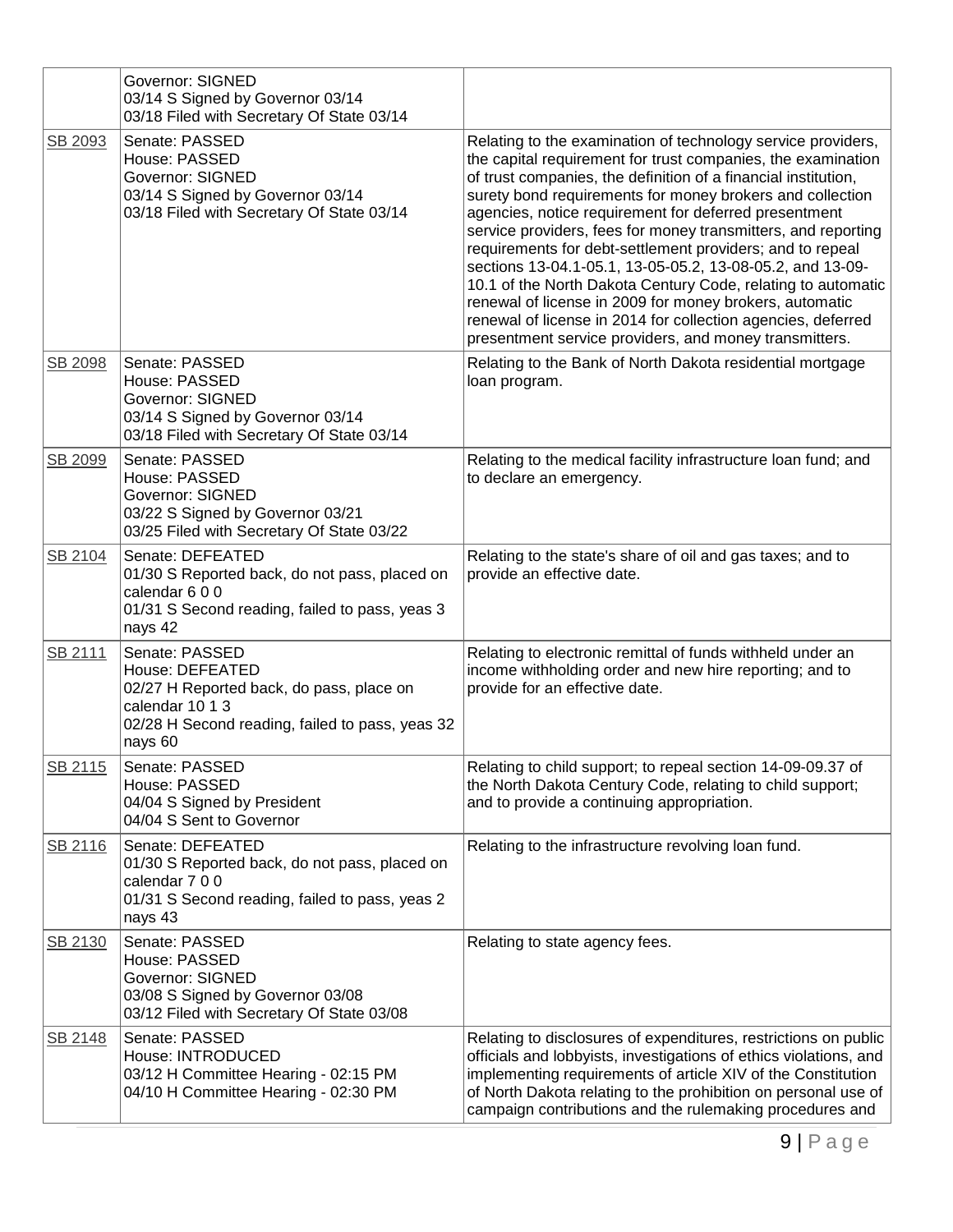|         |                                                                                                                                                          | requirements for the North Dakota ethics commission; to<br>provide a penalty; and to provide an appropriation.                                                                                                                                                                                                                                                                                                            |
|---------|----------------------------------------------------------------------------------------------------------------------------------------------------------|---------------------------------------------------------------------------------------------------------------------------------------------------------------------------------------------------------------------------------------------------------------------------------------------------------------------------------------------------------------------------------------------------------------------------|
| SB 2179 | Senate: PASSED<br>House: PASSED<br>04/04 S Signed by President<br>04/04 S Sent to Governor                                                               | Relating to the prevention of financial exploitation; and to<br>amend and reenact section 6-08.1-03 of the North Dakota<br>Century Code, relating to a financial institution's duty of<br>confidentiality.                                                                                                                                                                                                                |
| SB 2197 | Senate: PASSED<br>House: PASSED<br>04/02 S Signed by President<br>04/03 S Sent to Governor                                                               | Relating to loans for family farmers.                                                                                                                                                                                                                                                                                                                                                                                     |
| SB 2205 | Senate: PASSED<br>House: PASSED<br><b>Governor: SIGNED</b><br>03/22 S Signed by Governor 03/21<br>03/25 Filed with Secretary Of State 03/22              | Relating to abandoned property; and to amend and reenact<br>sections 28-23-11, 32-19-18, 32-19-19, 32-19-23, and 32-<br>19-27 of the North Dakota Century Code, relating to<br>foreclosure of real estate.                                                                                                                                                                                                                |
| SB 2214 | Senate: INTRODUCED<br>House: PASSED<br>04/04 H Second reading, passed as amended,<br>yeas 91 nays 0<br>04/04 S Returned to Senate (12)                   | Relating to debt service payments; to amend and reenact<br>sections 6-09.4-06, 6-09.4-10, and 15.1-36-06 of the North<br>Dakota Century Code, relating to borrowing and lending<br>authority, reserve funds, and school construction loans; to<br>authorize the use of funds; to provide a bond issuance<br>limitation; and to provide an appropriation.                                                                  |
| SB 2219 | Senate: DEFEATED<br>01/25 S Amendment adopted, placed on<br>calendar<br>01/28 S Second reading, failed to pass, yeas 16<br>nays 29                       | Relating to the confidentiality of social security numbers; to<br>amend and reenact sections 51-22-01, 51-22-02, and 51-22-<br>03 of the North Dakota Century Code, relating to data<br>processing information confidentiality; and to provide a<br>penalty.                                                                                                                                                              |
| SB 2237 | Senate: DEFEATED<br>01/24 S Reported back, do not pass, placed on<br>calendar 5 1 0<br>01/28 S Second reading, failed to pass, yeas 13<br>nays 32        | Relating to a corporate income tax credit and an employer<br>deduction for reimbursement of employee child care<br>expenditures; and to provide an effective date.                                                                                                                                                                                                                                                        |
| SB 2252 | Senate: DEFEATED<br>01/29 S Reported back, do not pass, placed on<br>calendar 5 0 1<br>01/30 S Second reading, failed to pass, yeas 6<br>nays 39         | Relating to deferred presentment service transaction fees; to<br>provide a penalty; and to provide for application.                                                                                                                                                                                                                                                                                                       |
| SB 2262 | Senate: PASSED<br>House: PASSED<br><b>Governor: SIGNED</b><br>03/21 S Signed by Governor 03/20<br>03/22 Filed with Secretary Of State 03/21              | Relating to the use and possession of re-encoders and<br>scanning devices; to amend and reenact section 12.1-23-11<br>of the North Dakota Century Code, relating to the<br>unauthorized use of personal identifying information; to<br>repeal section 12.1-23-17 of the North Dakota Century<br>Code, relating to the unlawful skimming of credit, debit, or<br>other electronic payment cards; and to provide a penalty. |
| SB 2271 | Senate: PASSED<br>House: DEFEATED<br>04/02 H Amendment adopted, placed on<br>calendar<br>04/02 H Second reading, failed to pass, yeas 17<br>nays 74      | Relating to the housing incentive fund.                                                                                                                                                                                                                                                                                                                                                                                   |
| SB 2275 | Senate: PASSED<br>House: DEFEATED<br>03/22 H Reported back, do not pass, placed on<br>calendar 15 3 3<br>03/25 H Second reading, failed to pass, yeas 34 | Relating to the infrastructure revolving loan fund debt<br>repayments; relating to the infrastructure revolving loan fund,<br>borrowing and lending authority, reserve funds, and<br>expanded bonding authority for counties; to repeal section<br>61-02-78 of the North Dakota Century Code, relating to a                                                                                                               |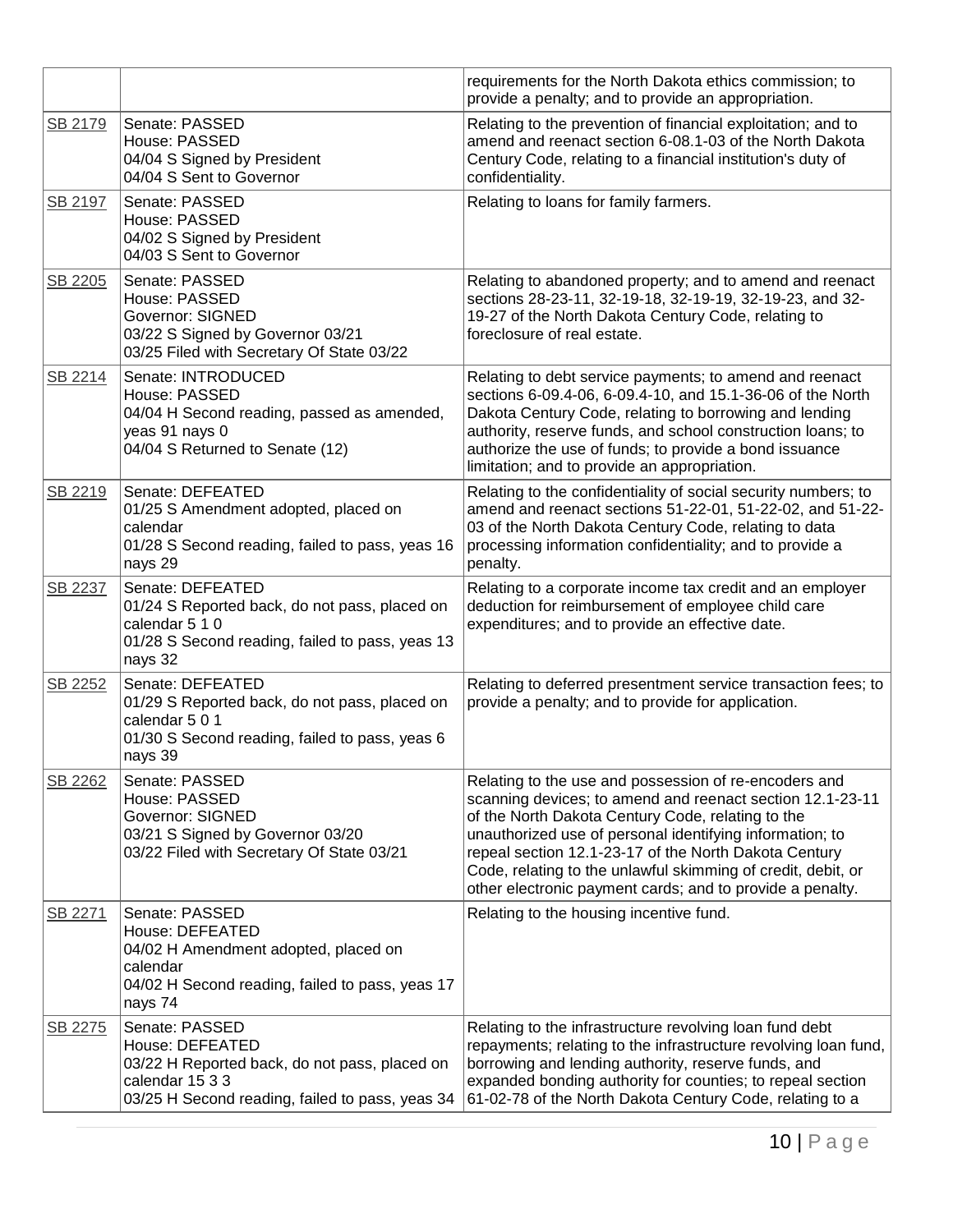|                    | nays 55                                                                                                                                             | revolving loan fund for water projects; to provide a transfer;<br>to provide a continuing appropriation; to provide a bond<br>issuance limitation; and to provide an effective date.                                                                                                                                                                                                             |
|--------------------|-----------------------------------------------------------------------------------------------------------------------------------------------------|--------------------------------------------------------------------------------------------------------------------------------------------------------------------------------------------------------------------------------------------------------------------------------------------------------------------------------------------------------------------------------------------------|
| SB 2282            | Senate: PASSED<br>House: DEFEATED<br>03/20 H Amendment adopted, placed on<br>calendar<br>03/20 H Second reading, failed to pass, yeas 30<br>nays 62 | Relating to legacy fund earnings; to provide for a report to<br>the legislative management; to provide an appropriation; and<br>to provide an expiration date.                                                                                                                                                                                                                                   |
| SB 2296            | Senate: PASSED<br>House: PASSED<br><b>Governor: SIGNED</b><br>03/21 S Signed by Governor 03/20<br>03/22 Filed with Secretary Of State 03/21         | Relating to the Bank of North Dakota loan guarantee<br>program.                                                                                                                                                                                                                                                                                                                                  |
| SB 2302            | Senate: DEFEATED<br>01/30 S Reported back, do not pass, placed on<br>calendar 5 1 0<br>01/31 S Second reading, failed to pass, yeas 11<br>nays 34   | Relating to an income tax credit for contributions to the<br>housing incentive fund; and to provide an effective date.                                                                                                                                                                                                                                                                           |
| SB 2303            | Senate: DEFEATED<br>01/25 S Amendment failed<br>01/25 S Second reading, failed to pass, yeas 20<br>nays 27                                          | Relating to prohibition of discrimination on the basis of<br>sexual orientation.                                                                                                                                                                                                                                                                                                                 |
| SB 2346            | Senate: PASSED<br>House: INTRODUCED<br>03/15 H Committee Hearing - 10:30 AM<br>03/21 H Committee Hearing - 10:40 AM                                 | Relating to records confidentiality for warehousemen and<br>grain buyers and assessment refunds for grain producers;<br>relating to warehouse and grain buyer licensing, scale ticket<br>conversions, claims distributions, assessments and refunds,<br>subrogation, and unlicensed grain buyers; to provide a<br>penalty; to provide a continuing appropriation; and to provide<br>for reports. |
| SB 2354            | Senate: DEFEATED<br>02/07 S Reported back, do not pass, placed on<br>calendar 600<br>02/08 S Second reading, failed to pass, yeas 2<br>nays 44      | Relating to restoration of real property as a measure of<br>damages.                                                                                                                                                                                                                                                                                                                             |
| SB 2357            | Senate: PASSED<br>House: DEFEATED<br>03/11 H Amendment adopted, placed on<br>calendar<br>03/14 H Second reading, failed to pass, yeas 18<br>nays 71 | A BILL for an Act to provide for a Bank of North Dakota loan<br>guarantee program for federal workers affected by the<br>federal shutdown; and to declare an emergency.                                                                                                                                                                                                                          |
| <b>HCR</b><br>3002 | House: DEFEATED<br>02/07 H Reported back, do not pass, placed on<br>consent calendar 14 0 0<br>02/08 H Second reading, failed to adopt              | A concurrent resolution requesting the Legislative<br>Management to study the potential benefits of distributed<br>ledger technology and blockchain for state government.                                                                                                                                                                                                                        |
| <b>HCR</b><br>3004 | House: PASSED<br>Senate: PASSED<br>04/03 H Signed by Speaker<br>04/03 H Filed with Secretary Of State 04/03                                         | A concurrent resolution requesting the Legislative<br>Management to study the potential benefit value of<br>blockchain technology implementation and utilization in state<br>government administration and affairs.                                                                                                                                                                              |
| <b>HCR</b><br>3026 | House: PASSED<br>Senate: PASSED<br>03/06 H Signed by Speaker<br>03/06 H Filed with Secretary Of State 03/06                                         | A concurrent resolution urging Congress and the Internal<br>Revenue Service to allow states to determine health benefit<br>coverage requirements without jeopardizing health savings<br>account eligibility.                                                                                                                                                                                     |
| <b>HCR</b>         | House: DEFEATED                                                                                                                                     | Relating to transparency of funding sources, lobbyists,                                                                                                                                                                                                                                                                                                                                          |